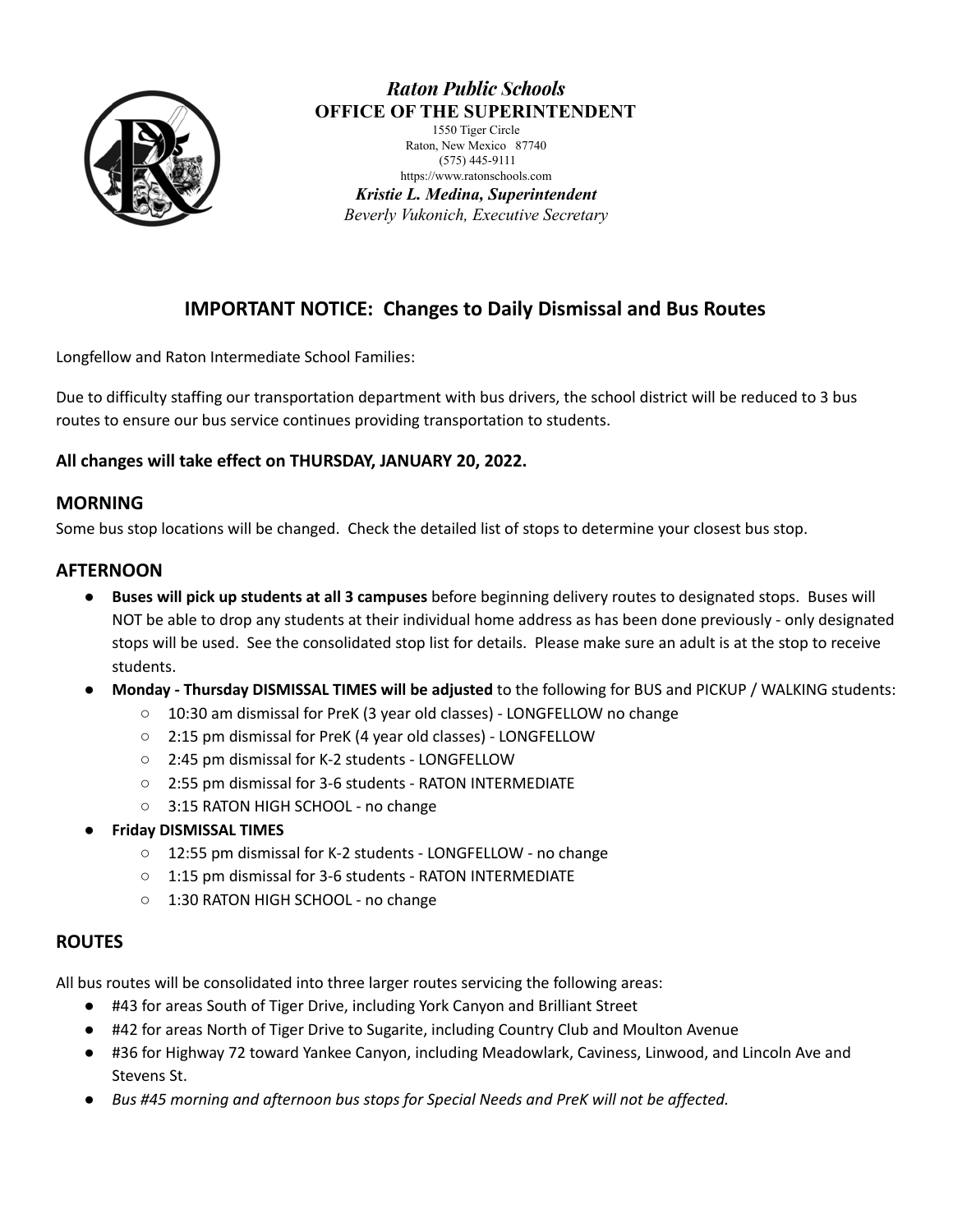# **BUS #36** for Highway 72 toward Yankee Canyon, including Meadowlark, Caviness, Linwood, Lincoln Ave and Stevens St.

These morning pick up times are estimates and may be updated. Afternoon delivery routes will run in reverse order and *you can estimate times based on dismissal times.*

| <b>Designated Stop</b>                             | <b>Morning Pick Up - ESTIMATE</b> |  |
|----------------------------------------------------|-----------------------------------|--|
| Hwy 72 & A78 CR                                    | $6:25$ am                         |  |
| Meadowlark & Robin Ln                              | $6:30$ am                         |  |
| <b>Caviness Crossing mailboxes</b>                 | $6:40$ am                         |  |
| Hwy 72 & Hill Dr                                   | $6:45$ am                         |  |
| Hwy 72 & E. 11th                                   | $6:47$ am                         |  |
| Adams & Vermejo                                    | $6:50$ am                         |  |
| <b>Enchanted Hills Trailer Park</b>                | $6:55$ am                         |  |
| Roosevelt St.                                      | $6:57$ am                         |  |
| <b>Tindall &amp; Lincoln</b>                       | $7:00 \text{ am}$                 |  |
| Lincoln & Shuler                                   | $7:05$ am                         |  |
| Lincoln & Stevens                                  | $7:10$ am                         |  |
| 111 El Camino                                      | $7:15$ am                         |  |
| Stevens & Collier                                  | $7:20$ am                         |  |
| North 1st & Dale                                   | $7:22$ am                         |  |
| North 1st & Wilson                                 | $7:25$ am                         |  |
| North 2nd & Tenaja                                 | $7:27$ am                         |  |
| Longfellow Drop Off &<br>SHUTTLE to other campuses | 7:35 am                           |  |
| RIS Drop Off                                       | $7:40$ am                         |  |
| RHS Drop Off                                       | $7:45$ am                         |  |

*● Specific questions or concerns should be directed to Patricia Cruz / Bus Barn 575-445-9510*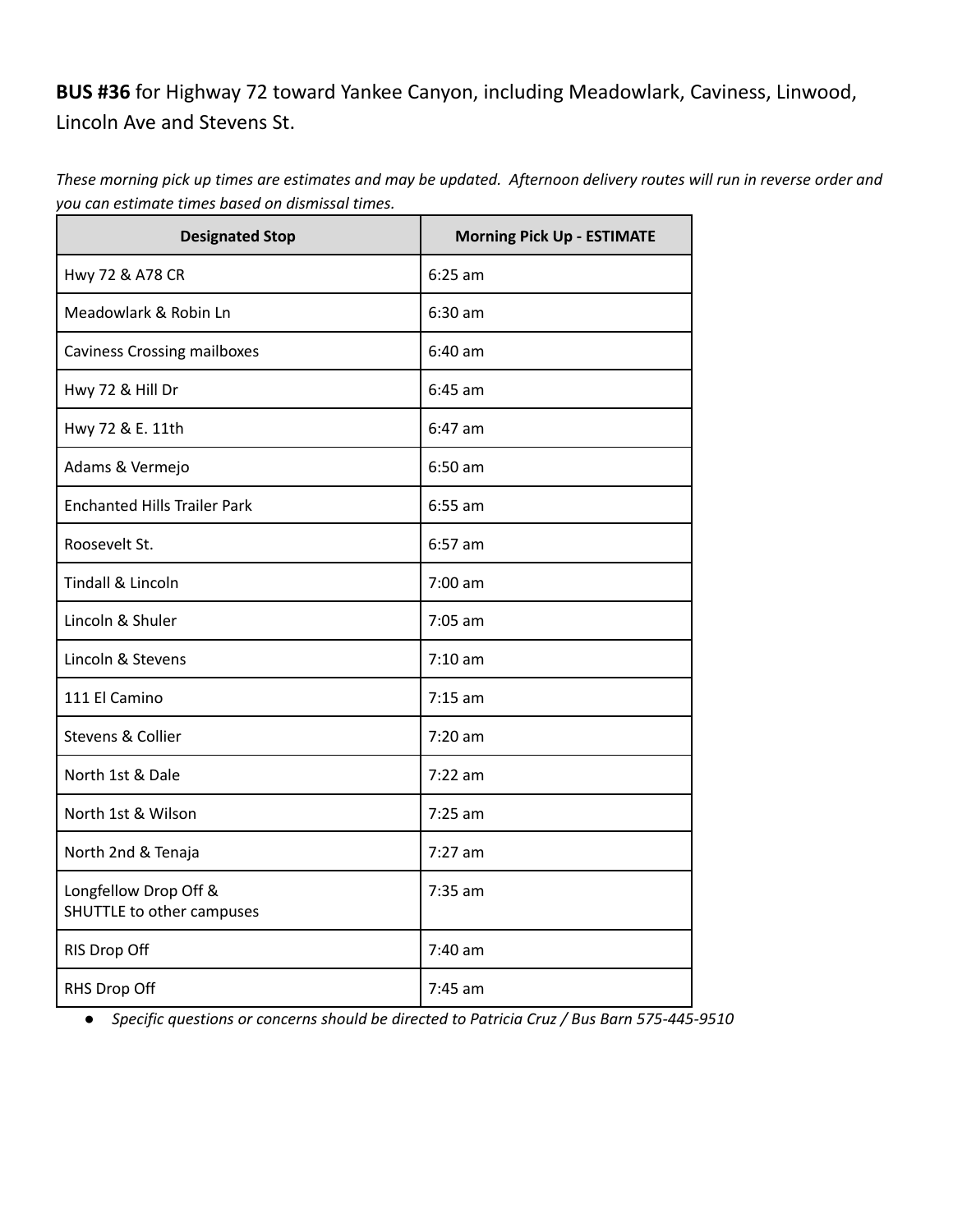# **BUS #42** for areas North of Tiger Drive to Sugarite, including Country Club and Moulton Avenue

These morning pick up times are estimates and may be updated. Afternoon delivery routes will run in reverse order and *you can estimate times based on dismissal times.*

| <b>Designated Stop</b>                      | <b>Morning Pick Up - ESTIMATE</b> |
|---------------------------------------------|-----------------------------------|
| Mack's Drilling                             | $6:25$ am                         |
| Candelario & Frontage Road                  | $6:30$ am                         |
| Lopez St.                                   | $6:35$ am                         |
| Sugarite & Raton Ave                        | $6:37$ am                         |
| Martinez & E. Cook                          | $6:40$ am                         |
| Cedar & 3rd Ave                             | $6:45$ am                         |
| Cedar & Grant                               | $6:50$ am                         |
| Grant & E. 4th                              | $6:55$ am                         |
| Cassell                                     | $7:00$ am                         |
| <b>Welcome Center</b>                       | $7:05$ am                         |
| W. Troy & State St.                         | $7:07$ am                         |
| Sheppard Ln.                                | $7:10$ am                         |
| Tiger Dr. between Meadow Ln & Sagebrush     | $7:13$ am                         |
| Country Club / Beehive                      | $7:15$ am                         |
| 816 Valley Rd.                              | $7:20$ am                         |
| Moulton & N. 6th                            | $7:25$ am                         |
| 618 South 2nd                               | $7:35$ am                         |
| RIS Drop Off &<br>SHUTTLE to other campuses | $7:37$ am                         |
| RHS Drop Off                                | 7:40 am                           |
| Longfellow Drop Off                         | $7:45$ am                         |

*● Specific questions or concerns should be directed to Patricia Cruz / Bus Barn 575-445-9510*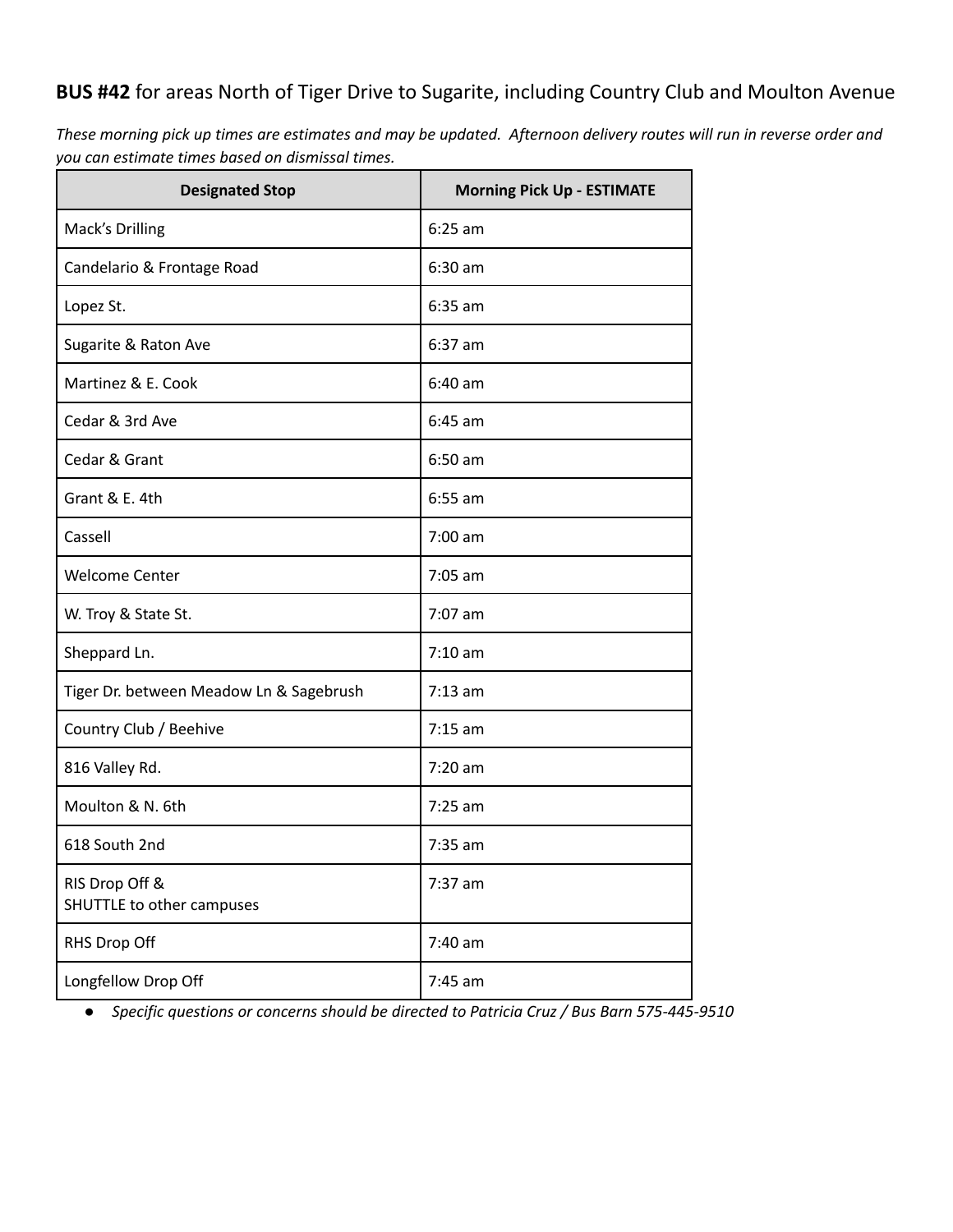## **BUS #43** for areas South of Tiger Drive, including York Canyon and Brilliant Street

These morning pick up times are estimates and may be updated. Afternoon delivery routes will run in reverse order and *you can estimate times based on dismissal times.*

| <b>Designated Stop</b>                      | <b>Morning Pick Up - ESTIMATE</b> |  |
|---------------------------------------------|-----------------------------------|--|
| 183 E. Troy                                 | $6:25$ am                         |  |
| <b>Whittier St. Trailers</b>                | $6:27$ am                         |  |
| Casa Lemus Restaurant                       | $6:30$ am                         |  |
| South 2nd EXCEL Trailer Park                | $6:35$ am                         |  |
| Rodeo Grounds & Hwy 555                     | $6:40$ am                         |  |
| Dillon Creek Rd & Hwy 555                   | $6:45$ am                         |  |
| Coal & Ore                                  | $6:50$ am                         |  |
| Gold & Iron                                 | $6:52$ am                         |  |
| 509 Stone                                   | $6:55$ am                         |  |
| Bacon St. & Hwy 555                         | 7:00 am                           |  |
| La Mesa & Turf                              | $7:05$ am                         |  |
| Kearny & State St.                          | $7:10$ am                         |  |
| Kearny & Brilliant                          | $7:15$ am                         |  |
| Beery & Brilliant                           | $7:20$ am                         |  |
| State St. & Colfax                          | $7:25$ am                         |  |
| RHS Drop Off &<br>SHUTTLE to other campuses | 7:30 am                           |  |
| RIS Drop Off                                | 7:35 am                           |  |
| Longfellow Drop Off                         | $7:40$ am                         |  |

*● Specific questions or concerns should be directed to Patricia Cruz / Bus Barn 575-445-9510*